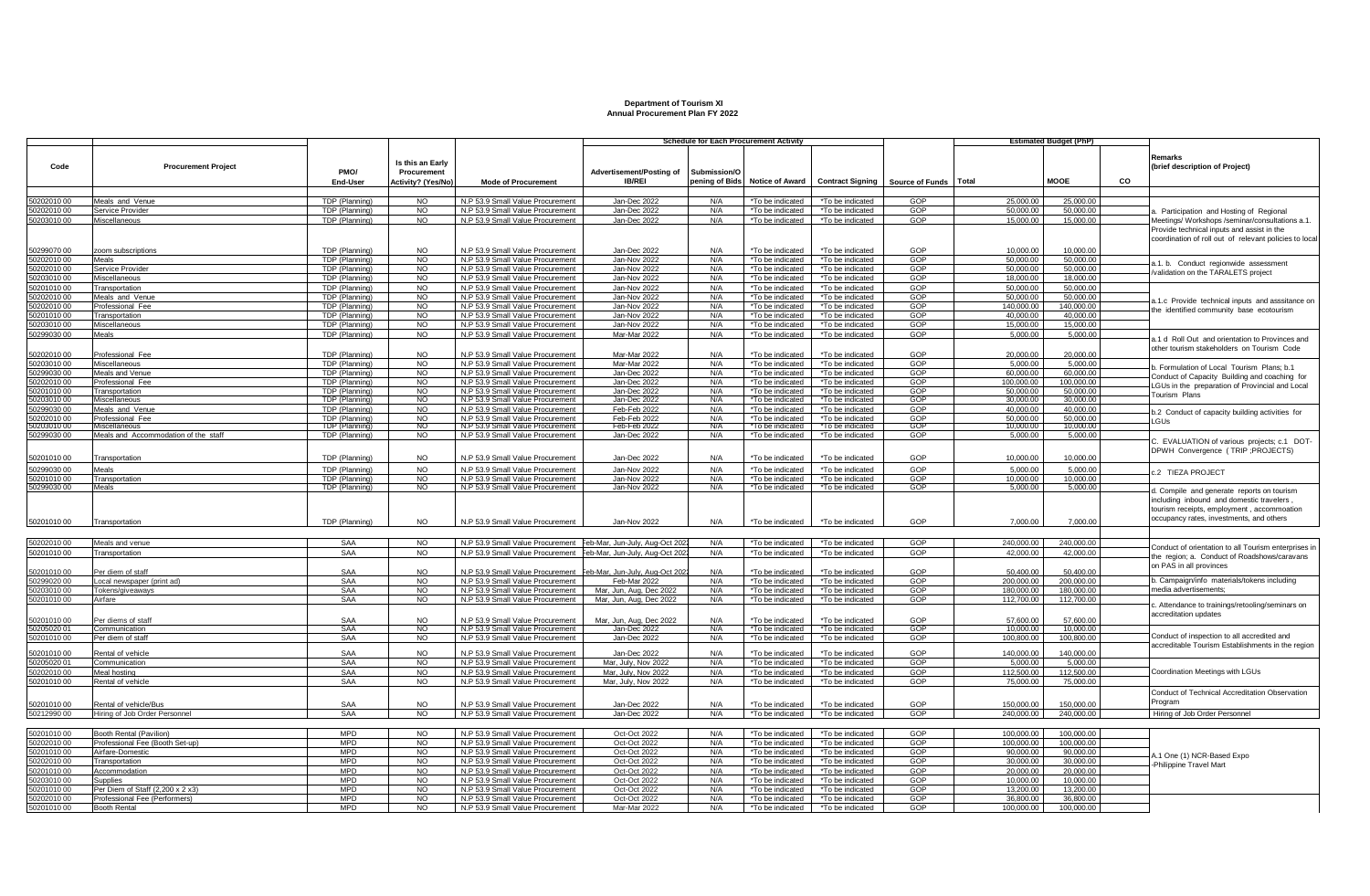|                          | Professional Fee (Booth Set-up)                 | <b>MPD</b>                      | N <sub>O</sub>         | N.P 53.9 Small Value Procurement                                     | Mar-Mar 2022                 | N/A | *To be indicated<br>*To be indicated                                         | GOP        | 100,000.0              | 100,000.00 | A.2 One (1) Davao-Based Expo                                |
|--------------------------|-------------------------------------------------|---------------------------------|------------------------|----------------------------------------------------------------------|------------------------------|-----|------------------------------------------------------------------------------|------------|------------------------|------------|-------------------------------------------------------------|
| 0202010 00<br>1202010.00 | Transportation                                  | <b>MPD</b>                      | N <sub>O</sub>         | N.P 53.9 Small Value Procurement                                     | Mar-Mar 2022                 | N/A | *To be indicated<br>*To be indicated                                         | GOP        | 20.000.00              | 20,000.00  | Davao Mega Travel Sale                                      |
| 203010 00                | Supplies                                        | <b>MPD</b>                      | <b>NO</b>              | N.P 53.9 Small Value Procurement                                     | Mar-Mar 2022                 | N/A | *To be indicated<br>*To be indicated                                         | GOP        | 50.000.00              | 50,000.00  |                                                             |
| 299030.00                |                                                 | <b>MPD</b>                      | <b>NO</b>              |                                                                      | Mar-Mar 2022                 | N/A |                                                                              | GOP        |                        |            |                                                             |
|                          | Meals                                           |                                 |                        | N.P 53.9 Small Value Procurement                                     |                              |     | *To be indicated<br>*To be indicated                                         |            | 30,000.00              | 30,000.00  |                                                             |
| 0202010 00               | Professional Fee (Performers)                   | <b>MPD</b>                      | <b>NO</b>              | N.P 53.9 Small Value Procurement                                     | Mar-Mar 2022                 | N/A | *To be indicated<br>*To be indicated                                         | GOP        | 100,000.00             | 100,000.00 |                                                             |
| 20101000                 | <b>Booth Rental</b>                             | <b>MPD</b>                      | <b>NO</b>              | N.P 53.9 Small Value Procurement                                     | Sept-Sept 2022               | N/A | *To be indicated<br>*To be indicated                                         | GOP        | 100,000.00             | 100,000.00 |                                                             |
| 1201010.00               | Airfare-Domestic                                | <b>MPD</b>                      | N <sub>O</sub>         | N.P 53.9 Small Value Procurement                                     | Sept-Sept 2022               | N/A | *To he indicated<br>*To be indicated                                         | GOP        | 100,000.00             | 100,000.00 | 4.3 One (1) International Expo                              |
| 202010.00                | Transportation                                  | <b>MPD</b>                      | <b>NO</b>              | N.P 53.9 Small Value Procurement                                     | Sept-Sept 2022               | N/A | *To be indicated<br>*To be indicated                                         | GOP        | 100,000.00             | 100.000.00 | Malaysia International Halal Showcase (MIHAS)               |
| 201010 00                | Accommodation                                   | <b>MPD</b>                      | <b>NO</b>              | N.P 53.9 Small Value Procurement                                     | Sept-Sept 2022               | N/A | *To be indicated<br>*To be indicated                                         | GOP        | 50,000.00              | 50,000.00  |                                                             |
| 203010 00                | Supplies                                        | <b>MPD</b>                      | <b>NO</b>              | N.P 53.9 Small Value Procurement                                     | Sept-Sept 2022               | N/A | *To be indicated<br>*To be indicated                                         | GOP        | 50,000.00              | 50,000.00  |                                                             |
| 299030 00                | Actual Event and Coordination Meetings)         | <b>MPD</b>                      | NO                     | N.P 53.9 Small Value Procurement                                     | Dec-Dec 2022                 | N/A | *To be indicated<br>*To be indicated                                         | GOP        | 200,000.00             | 200,000.00 |                                                             |
| 203010.00                | iveaway                                         | <b>MPD</b>                      | N <sub>O</sub>         | N.P 53.9 Small Value Procurement                                     | Dec-Dec 2022                 | N/A | *To be indicated<br>*To be indicated                                         | GOP        | 100.000.00             | 100.000.00 | B.1 Organize a B2B Event                                    |
| 202010 00                | <b>Transportation</b>                           | <b>MPD</b>                      | <b>NO</b>              | N.P 53.9 Small Value Procurement                                     | Dec-Dec 2022                 | N/A | *To be indicated<br>*To be indicated                                         | GOP        | 100.000.0              | 100.000.00 | -Davao Travel Experience (DTE)                              |
| 202010 00                | Professional Services (Tour handler/tour quide) | <b>MPD</b>                      | <b>NO</b>              | N.P 53.9 Small Value Procurement                                     | Jan-Dec 2022                 | N/A | *To be indicated<br>*To be indicated                                         | GOP        | 200.000.0              | 200.000.00 |                                                             |
|                          |                                                 |                                 |                        |                                                                      |                              |     |                                                                              |            |                        |            |                                                             |
| 202010 00                | Transportation (vehicle rental)                 | <b>MPD</b>                      | NO.                    | N.P 53.9 Small Value Procurement                                     | Jan-Dec 2022                 | N/A | *To be indicated<br>*To be indicated                                         | GOP        | 100,000.0              | 100,000.00 |                                                             |
| 201010 00                | Accommodation (w/ partial hosting)              | <b>MPD</b>                      | <b>NO</b>              | N.P 53.9 Small Value Procurement                                     | Jan-Dec 2022                 | N/A | *To be indicated<br>*To be indicated                                         | GOP        | 200,000.00             | 200,000.00 | <b>B.2 Familiarization Trips</b>                            |
| 299030 00                | Meals                                           | <b>MPD</b>                      | <b>NO</b>              | N.P 53.9 Small Value Procurement                                     | Jan-Dec 2022                 | N/A | *To be indicated<br>*To be indicated                                         | GOP        | 200,000.00             | 200,000.00 |                                                             |
| 203010 00                | Supplies                                        | <b>MPD</b>                      | NO.                    | N.P 53.9 Small Value Procurement                                     | Jan-Dec 2022                 | N/A | *To be indicated<br>*To be indicated                                         | GOP        | 30.000.00              | 30.000.00  |                                                             |
| 203010 00                | Giveaways                                       | <b>MPD</b>                      | <b>NO</b>              | N.P 53.9 Small Value Procurement                                     | Jan-Dec 2022                 | N/A | *To be indicated<br>*To be indicated                                         | GOP        | 70.000.00              | 70,000.00  |                                                             |
| 202010 00                | Transportation                                  | <b>MPD</b>                      | <b>NO</b>              | N.P 53.9 Small Value Procurement                                     | Jan-Dec 2022                 | N/A | *To be indicated<br>*To be indicated                                         | GOP        | 50,000.0               | 50,000.00  | 3.3 Consumer Activations; B.3.1 Inspections and             |
| 201010 00                | ccommodation                                    | <b>MPD</b>                      | <b>NO</b>              | N.P 53.9 Small Value Procurement                                     | Jan-Dec 2022                 | N/A | *To be indicated<br>*To be indicated                                         | GOP        | 100,000.0              | 100,000.00 | validations for contents                                    |
| 299030.00                | enue and Meals                                  | <b>MPD</b>                      | <b>NO</b>              | N.P 53.9 Small Value Procurement                                     | Jan-Dec 2022                 | N/A | *To be indicated<br>*To be indicated                                         | GOP        | 50,000.0               | 50.000.00  | Product updates                                             |
| 202010 00                |                                                 | <b>MPD</b>                      | <b>NO</b>              |                                                                      | May-Dec 2022                 | N/A |                                                                              | GOP        | 100,000.00             | 100,000.00 |                                                             |
|                          | 'rofessional Fee (Content Creators/Writers)     |                                 |                        | N.P 53.9 Small Value Procurement                                     |                              |     | *To be indicated<br>*To be indicated                                         |            |                        |            | <b>B.3.2 Content Development</b>                            |
| 202010 00                | avout Artist                                    | <b>MPD</b>                      | <b>NO</b>              | N.P 53.9 Small Value Procurement                                     | Mav-Dec 2022                 | N/A | *To be indicated<br>*To be indicated                                         | GOP        | 50,000.00              | 50.000.00  | Production of new product catalogs and collaterals          |
|                          |                                                 |                                 |                        |                                                                      |                              |     |                                                                              |            |                        |            | in both traditional and digital media                       |
| 0299020 00               | Printino                                        | <b>MPD</b>                      | NO.                    | N.P 53.9 Small Value Procurement                                     | May-Dec 2022                 | N/A | *To be indicated<br>*To be indicated                                         | GOP        | 150,000.00             | 150,000.00 |                                                             |
| 299020 00                | Local Papers                                    | <b>MPD</b>                      | NO                     | N.P 53.9 Small Value Procurement                                     | May-Dec 2022                 | N/A | *To be indicated<br>*To be indicated                                         | GOP        | 150,000.00             | 150,000.00 |                                                             |
| 1299010.00               | <b>Radio</b>                                    | <b>MPD</b>                      | N <sub>O</sub>         | N.P 53.9 Small Value Procurement                                     | May-Dec 2022                 | N/A | *To be indicated<br>*To be indicated                                         | GOP        | 50.000.00              | 50.000.00  | <b>B.3.3 AD Placements</b>                                  |
| 202010 00                | Transportation                                  | <b>MPD</b>                      | <b>NO</b>              | N.P 53.9 Small Value Procurement                                     | Mav-Dec 2022                 | N/A | *To be indicated<br>*To be indicated                                         | GOP        | 150,000.00             | 150.000.00 | B.4.1 Engagement and coordination with authorite            |
|                          |                                                 |                                 |                        |                                                                      |                              |     |                                                                              |            |                        |            |                                                             |
|                          |                                                 |                                 |                        |                                                                      |                              |     |                                                                              |            |                        |            | (DOT Cental Office, Foreign Office, concerned               |
|                          |                                                 |                                 |                        |                                                                      |                              |     |                                                                              |            |                        |            | local government units and relevant bureaus) to             |
| 0299030 00               | enue and Meals                                  | <b>MPD</b>                      | NO.                    | N.P 53.9 Small Value Procurement                                     | May-Dec 2022                 | N/A | *To be indicated<br>*To be indicated                                         | GOP        | 150,000.00             | 150,000.00 | nount flights                                               |
| 202010 00                | Professional Services (Photo/Video)             | <b>MPD</b>                      | <b>NO</b>              | N.P 53.9 Small Value Procurement                                     | Jan-Dec 2022                 | N/A | *To be indicated<br>*To be indicated                                         | GOP        | 300,000.00             | 300,000.00 |                                                             |
| )202010.00               | Professional Services (Performers)              | <b>MPD</b>                      | <b>NO</b>              | N.P 53.9 Small Value Procurement                                     | Jan-Dec 2022                 | N/A | *To be indicated<br>*To be indicated                                         | GOP        | 100,000.00             | 100,000.00 |                                                             |
| 202010 00                | ransportation                                   | <b>MPD</b>                      | <b>NO</b>              | N.P 53.9 Small Value Procurement                                     | Jan-Dec 2022                 | N/A | *To be indicated<br>*To be indicated                                         | GOP        | 100,000.0              | 100,000.00 | B.5 Assistance to LGU and Private initiated events          |
| 299030 00                | Meals and Venue                                 | <b>MPD</b>                      | N <sub>O</sub>         | N.P 53.9 Small Value Procurement                                     | Jan-Dec 2022                 | N/A | *To be indicated<br>*To be indicated                                         | GOP        | 50,000.00              | 50,000,00  |                                                             |
| 299020 00                | Printing Services                               | <b>MPD</b>                      | NO.                    | N.P 53.9 Small Value Procurement                                     | Jan-Dec 2022                 | N/A | *To be indicated<br>*To be indicated                                         | GOP        | 50.000.0               | 50.000.00  |                                                             |
| 202010.00                | Transportation                                  | <b>MPD</b>                      | <b>NO</b>              | N.P 53.9 Small Value Procurement                                     | May-Dec 2022                 | N/A | *To be indicated<br>*To be indicated                                         | GOP        | 150,000.00             | 150,000.00 |                                                             |
|                          |                                                 |                                 |                        |                                                                      |                              | N/A |                                                                              |            |                        |            | 3.2 Davao Sales Mission                                     |
| 00 0299030               | Meals and Venue                                 | <b>MPD</b>                      | <b>NO</b>              | N.P 53.9 Small Value Procurement                                     | May-Dec 2022                 |     | *To be indicated<br>*To be indicated                                         | GOP        | 100,000.00             | 100,000.00 | within the Region and outside Davao                         |
|                          | Giveaways                                       | <b>MPD</b>                      | <b>NO</b>              | N.P 53.9 Small Value Procurement                                     | May-Dec 2022                 | N/A | *To be indicated<br>*To be indicated                                         | GOP        | 50,000.0               | 50,000.00  |                                                             |
| 0203010 00               |                                                 |                                 |                        |                                                                      |                              |     |                                                                              |            |                        |            |                                                             |
|                          |                                                 |                                 |                        |                                                                      |                              |     |                                                                              |            |                        |            |                                                             |
| 0202010 00               | Professional Fee (Content Creators/Writers)     | <b>MPD</b>                      | NO.                    | N.P 53.9 Small Value Procurement                                     | Jan-Dec 2022                 | N/A | *To be indicated                                                             | GOP        | 80,000.00              | 80,000.00  | C.3 Social Media Management and Maintenance                 |
|                          |                                                 |                                 |                        |                                                                      |                              |     | *To be indicated                                                             |            |                        |            |                                                             |
|                          |                                                 |                                 |                        |                                                                      |                              |     |                                                                              |            |                        |            | C.4 Website Management and Maintenance                      |
| 0202010 00               | Professional Fee                                | <b>MPD</b>                      | <b>NO</b>              | N.P 53.9 Small Value Procurement                                     | Jan-Dec 2022                 | N/A | *To be indicated<br>*To be indicated                                         | GOP        | 80,000.00              | 80,000.00  |                                                             |
|                          |                                                 |                                 |                        |                                                                      |                              |     |                                                                              |            |                        |            | C.5 Maintenace of Digital Library                           |
|                          |                                                 | <b>MPD</b>                      | NO.                    |                                                                      |                              | N/A |                                                                              | GOP        | 127,000.00             |            | Photos and Videos)                                          |
| 0202010 00<br>0202010 00 | <b>Professional</b> Fee                         |                                 |                        | N.P 53.9 Small Value Procurement                                     | Jan-Dec 2022                 |     | *To be indicated<br>*To be indicated                                         |            |                        | 127,000.00 |                                                             |
| 1299030.00               | Professional Fee (Branding Specialist)          | <b>MPD</b>                      | NO                     | N.P 53.9 Small Value Procurement                                     | Jan-Dec 2022                 | N/A | *To be indicated<br>*To be indicated                                         | <b>GOP</b> | 600,000.00             | 600,000.00 | C.6 Development and Execution of a PR Plan for              |
|                          | Meals and Venue (during coordination meetings)  | <b>MPD</b>                      | <b>NO</b>              | N.P 53.9 Small Value Procurement                                     | Jan-Dec 2022                 | N/A | *To be indicated<br>*To be indicated                                         | GOP        | 100,000.00             | 100,000.00 | the local (Davao Region) market                             |
|                          |                                                 |                                 |                        |                                                                      |                              |     |                                                                              |            |                        |            |                                                             |
| 0299030 00               | Meals and Venue                                 | MPD (cont.)                     | NO.                    | N.P 53.9 Small Value Procurement                                     | Jan-Mar 2022                 | N/A | *To be indicated<br>*To be indicated                                         | GOP        | 80,000.00              | 80,000.00  | DEVELOPMENT AND ENHANCEMENT OF                              |
| 0202010 00               | Professional Fee                                | MPD (cont.)                     | <b>NO</b>              | N.P 53.9 Small Value Procurement                                     | Jan-Mar 2022                 | N/A | *To be indicated<br>*To be indicated                                         | GOP        | 80,000.00              | 80,000.00  |                                                             |
| 0201010 00               | Transportation                                  | MPD (cont.)                     | $\overline{N}$         | N.P 53.9 Small Value Procurement                                     | Jan-Mar 2022                 | N/A | *To be indicated<br>*To be indicated                                         | GOP        | 30,000,00              | 30,000,00  | REGIONAL CIRCUITS; A. Development of                        |
|                          |                                                 |                                 |                        |                                                                      |                              |     |                                                                              |            |                        |            | Regional Ecotourism Management Plan (all                    |
| 0203010 00               | liscellaneous                                   | MPD (cont.)                     | NO.                    | N.P 53.9 Small Value Procurement                                     | Jan-Mar 2022                 | N/A | *To be indicated<br>*To be indicated                                         | GOP        | 10,000.00              | 10,000.00  | ecotourism sites identified in the tourism circuits)        |
| 0299030 00               | Meals and Venue                                 | MPD (cont.)                     | <b>NO</b>              |                                                                      |                              | N/A |                                                                              | GOP        | 60,000.00              | 60,000.00  |                                                             |
| )202010.00               |                                                 |                                 |                        | N.P 53.9 Small Value Procurement                                     | Jan-Sept 2022                |     | *To be indicated<br>*To be indicated                                         |            |                        |            |                                                             |
|                          | Transportation                                  | MPD (cont.)                     | <b>NO</b>              | N.P 53.9 Small Value Procurement                                     | Jan-Sept 2022                | N/A | *To be indicated<br>*To be indicated                                         | GOP        | 50,000.00              | 50,000.00  | B. Conduct Site and Visitor Management                      |
| 202010 00                | rofessional Fee                                 | MPD (cont.)                     | N <sub>O</sub>         | N.P 53.9 Small Value Procurement                                     |                              | N/A | *To be indicated<br>*To be indicated                                         | GOP        | 60,000.0               | 60,000.00  | Norkshop                                                    |
| 201010 00                | Accommodation                                   | MPD (cont.)                     | <b>NO</b>              | N.P 53.9 Small Value Procurement                                     | Jan-Sept 2022                | N/A | *To be indicated<br>*To be indicated                                         | GOP        | 50,000.0               | 50,000.00  |                                                             |
| 203010 00                | Miscellaneous                                   | MPD (cont.)                     | NO.                    | N.P 53.9 Small Value Procurement                                     | Jan-Sept 2022                | N/A | *To be indicated<br>*To be indicated                                         | GOP        | 5,000.00               | 5,000.00   |                                                             |
| 299030 00                | Meals and Venue                                 | $\overline{MPD}$ (cont.)        | <b>NO</b>              | N.P 53.9 Small Value Procurement                                     | Jan-Sept 2022                | N/A | *To be indicated<br>*To be indicated                                         | GOP        | 60,000.00              | 60,000.00  |                                                             |
| 299030 00                | Meals for the staff                             | MPD (cont.)                     | <b>NO</b>              | N.P 53.9 Small Value Procurement                                     | Jan-Sept 2022                | N/A | *To be indicated<br>*To be indicated                                         | GOP        | 30,000.00              | 30,000.00  |                                                             |
| 202010 00                | Transportation                                  | MPD (cont.)                     | NO.                    | N.P 53.9 Small Value Procurement                                     | Jan-Sept 2022                | N/A | *To be indicated<br>*To be indicated                                         | GOP        | 50.000.00              | 50.000.00  | C. Site monitoring to all destinations identified           |
| 203010.00                | Miscellaneous                                   | MPD (cont.)                     | NO.                    | N.P 53.9 Small Value Procurement                                     | Jan-Sept 2022                | N/A | *To be indicated<br>*To be indicated                                         | GOP        | 10,000.00              | 10,000.00  | the final Regional Tourism Circuits and Hosted              |
| 20101000                 | Accommodation                                   | MPD (cont.)                     | <b>NO</b>              | N.P 53.9 Small Value Procurement                                     | Jan-Jun 2022                 | N/A | *To be indicated<br>*To be indicated                                         | GOP        | 50,000.00              | 50,000.00  | <b>Neetings and Workshops</b>                               |
| 202010.00                | Professional Fee                                | MPD (cont.)                     | <b>NO</b>              | N.P 53.9 Small Value Procurement                                     | Jan-Sept 2022                | N/A | *To be indicated<br>*To be indicated                                         | GOP        | 50,000.00              | 50,000,00  |                                                             |
| 299030 00                |                                                 | MPD (cont.)                     | <b>NO</b>              | N.P 53.9 Small Value Procurement                                     |                              | N/A | *To be indicated                                                             | GOP        | 30,000.0               | 30,000.00  |                                                             |
| 202010 00                | Meals and Venue<br>Professional Fee             | MPD (cont.)                     | NO.                    |                                                                      | Jan-Jun 2022<br>Jan-Jun 2022 | N/A | *To be indicated<br>*To be indicated<br>*To be indicated                     | GOP        | 20.000.00              | 20,000.00  | D. Conduct of series of workshop and assessment             |
|                          |                                                 |                                 |                        | N.P 53.9 Small Value Procurement                                     |                              |     |                                                                              |            |                        |            | identifying and developing products to match                |
| 0201010 00               | Transportation                                  | MPD (cont.)                     | <b>NO</b>              | N.P 53.9 Small Value Procurement                                     | Jan-Jun 2022                 | N/A | *To be indicated<br>*To be indicated                                         | GOP        | 20,000.0               | 20,000.00  | new market preferences                                      |
| 299030 00                | Professional fee                                | MPD (cont.)                     | NO.                    | N.P 53.9 Small Value Procurement                                     | Jan-Nov 2022                 | N/A | *To be indicated<br>*To be indicated                                         | GOP        | 50,000.00              | 50,000.00  |                                                             |
| 201010 00                | Transportation                                  | $\overline{MPD}$ (cont.)        | <b>NO</b>              | N.P 53.9 Small Value Procurement                                     | Jan-Nov 2022                 | N/A | *To be indicated<br>*To be indicated                                         | GOP        | 50,000.00              | 50,000.00  | . Conduct workshops in the developing and                   |
| 0299030 00               | Meals and Venue                                 | MPD (cont.)                     | NO.                    | N.P 53.9 Small Value Procurement                                     | Jan-Nov 2022                 | N/A | *To be indicated<br>*To be indicated                                         | GOP        | 50,000.00              | 50,000.00  |                                                             |
| 0201010 00               | Accommodation                                   | MPD (cont.)                     | <b>NO</b>              | N.P 53.9 Small Value Procurement                                     | Jan-Nov 2022                 | N/A | *To be indicated<br>*To be indicated                                         | GOP        | 50,000.00              | 50,000.00  | crafting of new packages and conduct                        |
| 299030 00                | Meals for benchmarking                          | MPD (cont.)                     | N <sub>O</sub>         | N.P 53.9 Small Value Procurement                                     | Jan-Nov 2022                 | N/A | *To be indicated<br>*To be indicated                                         | GOP        | 25,000.00              | 25,000.00  | benchmarking                                                |
| 203010 00                | <i><b>Aiscellaneous</b></i>                     | MPD (cont.)                     | <b>NO</b>              | N.P 53.9 Small Value Procurement                                     | Jan-Nov 2022                 | N/A | *To be indicated<br>*To be indicated                                         | GOP        | 10,000.00              | 10,000.00  |                                                             |
|                          |                                                 |                                 | <b>NO</b>              |                                                                      |                              | N/A |                                                                              | GOP        |                        | 30.000.00  |                                                             |
| 20101000                 | Transportation<br>Meals                         | $\overline{\text{MPD}}$ (cont.) |                        | N.P 53.9 Small Value Procurement                                     | Jan-Jun 2022<br>Jan-Jun 2022 | N/A | *To be indicated<br>*To be indicated                                         |            | 30,000.00<br>30,000.00 | 30.000.00  |                                                             |
| 0299030 00<br>0201010 00 | Accommodation                                   | MPD (cont.)<br>MPD (cont.)      | <b>NO</b><br><b>NO</b> | N.P 53.9 Small Value Procurement<br>N.P 53.9 Small Value Procurement | Jan-Jun 2022                 | N/A | *To be indicated<br>*To be indicated<br>*To be indicated<br>*To be indicated | GOP<br>GOP | 30,000.00              | 30,000,00  | F.Development and formulation of regional<br>marketing plan |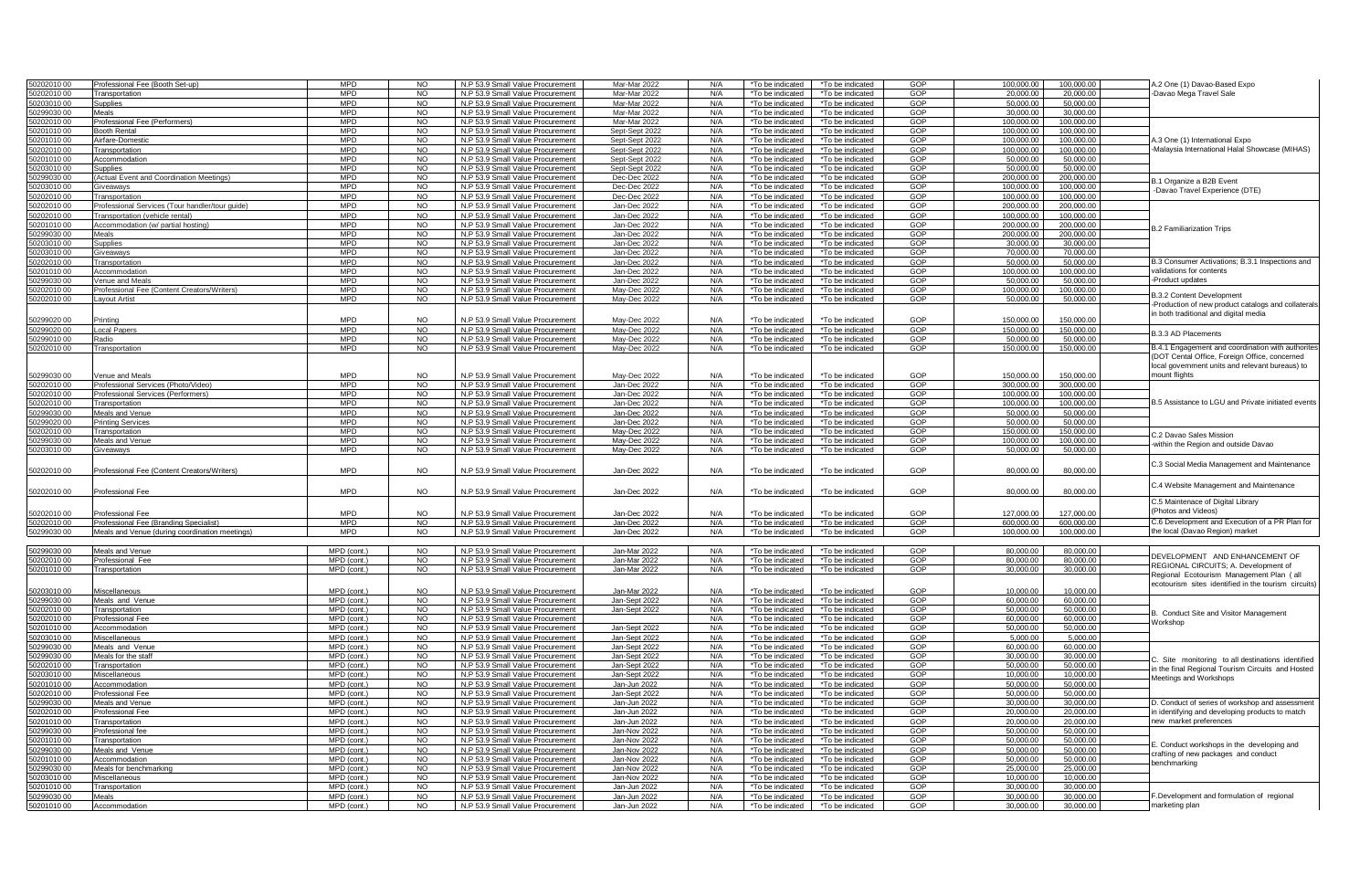| 0203010.00               | Miscellaneous                                                                       | MPD (cont.)                        | NO.                    | N.P 53.9 Small Value Procurement                                     | Jan-Jun 2022                   | N/A        | *To be indicated                     | *To be indicated                     | GOP        | 10.000.00              | 10.000.00              |                                                   |
|--------------------------|-------------------------------------------------------------------------------------|------------------------------------|------------------------|----------------------------------------------------------------------|--------------------------------|------------|--------------------------------------|--------------------------------------|------------|------------------------|------------------------|---------------------------------------------------|
| 0202010 00               | consultancv                                                                         | MPD (cont.)                        | <b>NO</b>              | N.P 53.9 Small Value Procurement                                     | Jan-Jun 2022                   | N/A        | *To be indicated                     | *To be indicated                     | GOP        | 200,000.00             | 200,000.00             |                                                   |
| 0299030 00               | Service Provide                                                                     | MPD (cont.)                        | <b>NO</b>              | N.P 53.9 Small Value Procurement                                     | <b>Jul-Dec 2022</b>            | N/A        | *To be indicated                     | *To be indicated                     | GOP        | 00.000,000,1           | 1,800,000.00           | 3. Hiring of Content Creator (researchers,        |
| 0202010 00               | Accommodation                                                                       | MPD (cont.)                        | <b>NO</b>              | N.P 53.9 Small Value Procurement                                     | Jul-Dec 2022                   | N/A        | *To be indicated                     | *To be indicated                     | GOP        | 80,000.00              | 80,000.00              | videographers, writers, photographers) and social |
| 0201010.00               | Transportation                                                                      | MPD (cont.)                        | <b>NO</b>              | N.P 53.9 Small Value Procurement                                     | <b>Jul-Dec 2022</b>            | N/A        | *To be indicated                     | *To be indicated                     | GOP        | 60,000.00              | 60,000.00              | media management and project staff                |
|                          |                                                                                     | MPD (cont.)                        | N <sub>O</sub>         | N.P 53.9 Small Value Procurement                                     | <b>Jul-Dec 2022</b>            | N/A        |                                      |                                      | GOP        | 50,000.00              | 50,000.00              |                                                   |
| 0203010 00<br>0201010.00 | discellaneous                                                                       | $MPD$ (cont.)                      | N <sub>O</sub>         | N.P 53.9 Small Value Procurement                                     | Jan-Dec 2022                   | N/A        | 'To be indicated                     | *To be indicated<br>*To be indicated | GOP        | 40.000.00              | 40.000.00              |                                                   |
|                          | Transportation                                                                      |                                    |                        |                                                                      |                                |            | *To be indicated                     |                                      |            |                        |                        |                                                   |
| 0299030 00               | Meals                                                                               | MPD (cont.)                        | <b>NO</b>              | N.P 53.9 Small Value Procurement                                     | Jan-Dec 2022                   | N/A        | *To be indicated                     | *To be indicated                     | GOP        | 80,000.00              | 80.000.00              |                                                   |
| 0201010.00               | Accommodation                                                                       | $\overline{MPD}$ (cont.)           | NO.                    | N.P 53.9 Small Value Procurement                                     | Jan-Dec 2022                   | N/A        | *To be indicated                     | *To be indicated                     | GOP        | 80,000.00              | 80,000.00              | 1. Color of Mindanao Circuits                     |
| 0203010.00               | Miscellaneous                                                                       | MPD (cont.)                        | <b>NO</b>              | N.P 53.9 Small Value Procurement                                     | Jan-Dec 2022                   | N/A        | *To be indicated                     | *To be indicated                     | GOP        | 20,000.00              | 20,000.00              |                                                   |
| 0203010 00               | Supplies/ tokens                                                                    | MPD (cont.)                        | <b>NO</b>              | N.P 53.9 Small Value Procurement                                     | Jan-Dec 2022                   | N/A        | *To be indicated                     | *To be indicated                     | GOP        | 50,000.00              | 50,000.00              |                                                   |
| 0201010 00               | Transportation                                                                      | $\overline{MPD}$ (cont.)           | <b>NO</b>              | N.P 53.9 Small Value Procurement                                     | Jan-Dec 2022                   | N/A        | *To be indicated                     | *To be indicated                     | GOP        | 50,000,00              | 50,000.00              | Hosting of Familiarization Tours                  |
| 0299030 00               | Aeals                                                                               | MPD (cont.)                        | N <sub>O</sub>         | N.P 53.9 Small Value Procurement                                     | Jan-Dec 2022                   | N/A        | *To be indicated                     | *To be indicated                     | GOP        | 40,000.00              | 40,000.00              |                                                   |
| 0201010.00               | Accommodation                                                                       | MPD (cont.)                        | <b>NO</b>              | N.P 53.9 Small Value Procurement                                     | Jan-Dec 2022                   | N/A        | *To be indicated                     | *To be indicated                     | GOP        | 50,000.00              | 50,000,00              | Familiarization Tours for Media/ Social Media     |
| 0203010 00               | Miscellaneous                                                                       | MPD (cont.)                        | <b>NO</b>              | N.P 53.9 Small Value Procurement                                     | Jan-Dec 2022                   | N/A        | *To be indicated                     | *To be indicated                     | GOP        | 20,000.00              | 20,000.00              | Vloggers/bloggers)                                |
| 50202010 00              | Service Provider                                                                    | MPD (cont.)                        | <b>NO</b>              | N.P 53.9 Small Value Procurement                                     | Jan-Jun 2022                   | N/A        | *To be indicated                     | *To be indicated                     | GOP        | 300,000.00             | 300,000.00             | J. Production of AVP Collaterals                  |
|                          |                                                                                     |                                    |                        |                                                                      |                                |            |                                      |                                      |            |                        |                        |                                                   |
| 5020102000               | International Airfare                                                               | MPD (BIMP-EAGA)                    | NO.                    | N.P 53.9 Small Value Procurement                                     | Feb-Oct 2022                   | N/A        | *To be indicated                     | *To be indicated                     | GOP        | 60,000.00              | 60,000.00              |                                                   |
|                          |                                                                                     |                                    |                        |                                                                      |                                |            |                                      |                                      |            |                        |                        |                                                   |
| 020101000                | Omestic Airfare                                                                     | MPD (BIMP-EAGA)                    | <b>NO</b>              | N.P 53.9 Small Value Procurement                                     | Feb-Oct 2022                   | N/A        | *To be indicated                     | *To be indicated                     | GOP        | 66,000.00              | 66,000.00              |                                                   |
| 029903000                | Accommodation                                                                       | MPD (BIMP-EAGA)                    | <b>NO</b>              | N.P 53.9 Small Value Procurement                                     | Feb-Oct 2022                   | N/A        | *To be indicated                     | *To be indicated                     | GOP        | 54,000.00              | 54,000.00              |                                                   |
| 029903000                | Meals                                                                               | MPD (BIMP-EAGA)                    | <b>NO</b>              | N.P 53.9 Small Value Procurement                                     | Feb-Oct 2022                   | N/A        | *To be indicated                     | *To be indicated                     | GOP        | 36,000.00              | 36,000.00              |                                                   |
|                          | Tokens and Giveaways for VIPs (Based on DO No. 2021-011 for                         |                                    |                        |                                                                      |                                |            |                                      |                                      |            |                        |                        |                                                   |
| 5021199000               | Foreign Dignitary)                                                                  | MPD (BIMP-EAGA)                    | NO.                    | V.P 53.9 Small Value Procurement                                     | Feb-Oct 2022                   | $N/\Delta$ | 'To be indicated                     | *To be indicated                     | GOP        | 9,000.00               | 9,000.00               |                                                   |
| 5029905003               | Vehicle Rental                                                                      | MPD (BIMP-EAGA)                    | <b>NO</b>              | N.P 53.9 Small Value Procurement                                     | Feb-Oct 2022                   | N/A        | *To be indicated                     | *To be indicated                     | GOP        | 54,000.00              | 54,000.00              |                                                   |
| 5020307000               | Swab Test (RT PCR)                                                                  | MPD (BIMP-EAGA)                    | <b>NO</b>              | N.P 53.9 Small Value Procurement                                     | Feb-Oct 2022                   | N/A        | *To be indicated                     | *To be indicated                     | GOP        | 48,000.00              | 48.000.00              | CONNECTIVITY MEETINGS                             |
| 5029907000               | Zoom Subscription                                                                   | MPD (BIMP-EAGA)                    | <b>NO</b>              | N.P 53.9 Small Value Procurement                                     | Feb-Oct 2022                   | N/A        | *To be indicated                     | *To be indicated                     | GOP        | 10,000.00              | 10,000.00              |                                                   |
|                          | Miscellaneous Items (Face Mask, Face Shield,                                        |                                    |                        |                                                                      |                                |            |                                      |                                      |            |                        |                        |                                                   |
| 5021003000               | <b>Ncohol and Other PPE Materials</b>                                               | MPD (BIMP-EAGA)                    | <b>NO</b>              | N.P 53.9 Small Value Procurement                                     | Feb-Oct 2022                   | N/A        | *To be indicated                     | *To be indicated                     | GOP        | 3.000.00               | 3.000.00               |                                                   |
|                          |                                                                                     |                                    |                        |                                                                      |                                |            |                                      |                                      |            |                        |                        |                                                   |
| 5021003000               | Miscellaneous Items (Bond papers / Colored Papers, adhesives<br>ens, markers, etc.) | MPD (BIMP-EAGA)                    | NO.                    | V.P 53.9 Small Value Procurement                                     | Feb-Oct 2022                   | N/A        | 'To be indicated                     | *To be indicated                     | GOP        | 3,000.00               | 3,000,00               |                                                   |
|                          |                                                                                     |                                    |                        |                                                                      |                                |            |                                      |                                      |            |                        |                        |                                                   |
| 5029905001               | Booth Design and Set-up                                                             | MPD (BIMP-EAGA)                    | <b>NO</b>              | N.P 53.9 Small Value Procurement                                     | Feb-Oct 2022                   | N/A        | *To be indicated                     | *To be indicated                     | GOP        | 7,000.00               | 7,000.00               |                                                   |
| 5020102000               | <b>International Airfare</b>                                                        | MPD (BIMP-EAGA)                    | <b>NO</b>              | N.P 53.9 Small Value Procurement                                     | Jun-Sept 2022                  | N/A        | *To be indicated                     | *To be indicated                     | GOP        | 80,000.00              | 80,000.00              |                                                   |
| 6020101000               | Domestic Airfare                                                                    | MPD (BIMP-EAGA)                    | $\frac{NO}{NO}$        | N.P 53.9 Small Value Procurement                                     | Jun-Sept 2022                  | N/A        | *To be indicated                     | *To be indicated                     | GOP        | 77,000.00              | 77,000.00              |                                                   |
| 502990300                |                                                                                     | MPD (BIMP-EAGA)                    |                        | N.P 53.9 Small Value Procurement                                     | Jun-Sept 202                   | N/A        | *To be indicated                     | *To be indicated                     | GOP        | 42.000.00              | 42,000.00              |                                                   |
| 029903000                | Meals (Catering for Signature Event)                                                | MPD (BIMP-EAGA)                    | NO                     | N.P 53.9 Small Value Procurement                                     | Jun-Sept 2022                  | N/A        | *To be indicated                     | *To be indicated                     | GOP        | 30,000,00              | 30,000.00              |                                                   |
|                          | okens and Giveaways for VIPs (Based on DO No. 2021-011 for                          |                                    |                        |                                                                      |                                |            |                                      |                                      |            |                        |                        |                                                   |
| 5021199000               | Foreign Dignitary)                                                                  | MPD (BIMP-EAGA)                    | NO.                    | <b>V.P 53.9 Small Value Procurement</b>                              | Jun-Sept 2022                  | N/A        | 'To be indicated                     | *To be indicated                     | GOP        | 12,000.00              | 12.000.00              |                                                   |
| 5029905003               | Vehicle Rental                                                                      | MPD (BIMP-EAGA)                    | <b>NO</b>              | N.P 53.9 Small Value Procurement                                     | Jun-Sept 2022                  | N/A        | *To be indicated                     | *To be indicated                     | GOP        | 27,000.00              | 27,000.00              | <b>BIMP DIVE SAFARI</b>                           |
| 5029903000               | <b>Diving Expenses</b>                                                              | MPD (BIMP-EAGA)                    | <b>NO</b>              | N.P 53.9 Small Value Procurement                                     | Jun-Sept 2022                  | N/A        | *To be indicated                     | *To be indicated                     | GOP        | 21,000.00              | 21,000.00              |                                                   |
|                          | <i>A</i> iscellaneous Items (Face Mask, Face Shield,                                |                                    |                        |                                                                      |                                |            |                                      |                                      |            |                        |                        |                                                   |
| 5021003000               | <b>Ncohol and Other PPE Materials</b>                                               | MPD (BIMP-EAGA)                    | <b>NO</b>              | N.P 53.9 Small Value Procurement                                     | Jun-Sept 2022                  | N/A        | 'To be indicated                     | *To be indicated                     | GOP        | 2,000.00               | 2,000.00               |                                                   |
|                          | Miscellaneous Items (Bond papers / Colored Papers, adhesives                        |                                    |                        |                                                                      |                                |            |                                      |                                      |            |                        |                        |                                                   |
| 5021003000               | ens, markers, etc.                                                                  | MPD (BIMP-EAGA)                    | <b>NO</b>              | N.P 53.9 Small Value Procurement                                     | Jun-Sept 2022                  | N/A        | 'To be indicated                     | *To be indicated                     | GOP        | 2,000.00               | 2.000.00               |                                                   |
| 5029905001               | Booth Desian and Set-up                                                             | MPD (BIMP-EAGA)                    | <b>NO</b>              | N.P 53.9 Small Value Procurement                                     | Jun-Sept 2022                  | N/A        | *To be indicated                     | *To be indicated                     | GOP        | 7,000.00               | 7,000.00               |                                                   |
|                          |                                                                                     | MPD (BIMP-EAGA)                    |                        |                                                                      |                                |            |                                      |                                      | GOP        |                        |                        |                                                   |
| 5020102000               | International Airfare                                                               |                                    | <b>NO</b>              | N.P 53.9 Small Value Procurement                                     | Mar-Jun 2022                   | N/A        | *To be indicated                     | *To be indicated                     |            | 80,000.00              | 80,000,00              |                                                   |
| 020101000                | Omestic Airfare                                                                     | MPD (BIMP-EAGA)                    | N <sub>O</sub>         | N.P 53.9 Small Value Procurement                                     | Mar-Jun 2022                   | N/A        | *To be indicated                     | *To be indicated                     | GOP        | 77,000.00              | 77,000.00              |                                                   |
| 029903000                | Accommodation                                                                       | MPD (BIMP-EAGA)                    | <b>NO</b>              | N.P 53.9 Small Value Procurement                                     | Mar-Jun 2022                   | N/A        | *To be indicated                     | *To be indicated                     | GOP        | 42.000.00              | 42.000.00              |                                                   |
| 5029903000               | Meals (Catering for Signature Event)                                                | MPD (BIMP-EAGA)                    | <b>NO</b>              | N.P 53.9 Small Value Procurement                                     | Mar-Jun 2022                   | N/A        | *To be indicated                     | *To be indicated                     | GOP        | 30,000.00              | 30,000.00              |                                                   |
|                          | okens and Giveaways for VIPs (Based on DO                                           |                                    |                        |                                                                      |                                |            |                                      |                                      |            |                        |                        |                                                   |
| 5021199000               | Vo. 2021-011 for Foreign Dignitary)                                                 | MPD (BIMP-EAGA)                    | <b>NO</b>              | N.P 53.9 Small Value Procurement                                     | Mar-Jun 2022                   | N/A        | 'To be indicated                     | *To be indicated                     | GOP        | 12,000.00              | 12,000.00              | Ecotourism Development in Turtle Islands          |
| 029905003                | Vehicle Rental                                                                      | MPD (BIMP-EAGA)                    | <b>NO</b>              | N.P 53.9 Small Value Procurement                                     | Mar-Jun 2022                   | N/A        | *To be indicated                     | *To be indicated                     | GOP        | 27,000.00              | 27,000.00              |                                                   |
| 5020307000               | Swab Test (RT PCR)                                                                  | MPD (BIMP-EAGA)                    | $\overline{N}$         | N.P 53.9 Small Value Procurement                                     | Mar-Jun 2022                   | N/A        | *To be indicated                     | *To be indicated                     | GOP        | 12,000.00              | 12,000.00              | Signature Events)                                 |
|                          | Miscellaneous Items (Face Mask, Face Shield, Alcohol and                            |                                    |                        |                                                                      |                                |            |                                      |                                      |            |                        |                        |                                                   |
| 5021003000               | ther PPE Materials)                                                                 | MPD (BIMP-EAGA)                    | <b>NO</b>              | N.P 53.9 Small Value Procurement                                     | Mar-Jun 2022                   | N/A        | *To be indicated                     | *To be indicated                     | GOP        | 2,000.00               | 2,000.00               |                                                   |
|                          |                                                                                     |                                    |                        |                                                                      |                                |            |                                      |                                      |            |                        |                        |                                                   |
|                          | Miscellaneous Items (Bond papers / Colored Papers, adhesives,                       |                                    | N <sub>O</sub>         |                                                                      |                                |            |                                      |                                      | GOP        | 3,000.00               | 3,000.00               |                                                   |
| 5021003000               | ens, markers, etc.                                                                  | MPD (BIMP-EAGA)                    |                        | N.P 53.9 Small Value Procurement                                     | Mar-Jun 2022                   |            | *To be indicated                     | *To be indicated                     |            |                        |                        |                                                   |
| 5029905001               | Booth Design and Set-up                                                             | MPD (BIMP-EAGA)                    | <b>NO</b>              | N.P 53.9 Small Value Procurement                                     | Mar-Jun 2022                   | N/A        | *To be indicated                     | *To be indicated                     | GOP        | 15.000.00              | 15.000.00              |                                                   |
| 5020102000               | <b>International Airfare</b>                                                        | MPD (BIMP-EAGA)                    | <b>NO</b>              | N.P 53.9 Small Value Procurement                                     | Jun-Sept 2022                  | N/A        | *To be indicated                     | *To_be_indicated                     | GOP        | 80.000.00              | 80.000.00              |                                                   |
| 020101000                | Domestic Airfare                                                                    | MPD (BIMP-EAGA)                    | <b>NO</b>              | N.P 53.9 Small Value Procurement                                     | Jun-Sept 2022                  | N/A        | *To be indicated                     | *To be indicated                     | GOP        | 77,000.00              | 77,000.00              |                                                   |
| 029903000                | Accommodation                                                                       | MPD (BIMP-EAGA)                    | <b>NO</b>              | N.P 53.9 Small Value Procurement                                     | Jun-Sept 2022                  | N/A        | *To be indicated                     | *To be indicated                     | GOP        | 42,000.00              | 42,000.00              |                                                   |
| 029903000                | Meals (Catering for Signature Event)                                                | MPD (BIMP-EAGA)                    | <b>NO</b>              | N.P 53.9 Small Value Procurement                                     | Jun-Sept 2022                  | N/A        | *To be indicated                     | *To be indicated                     | GOP        | 30,000.00              | 30,000.00              |                                                   |
|                          | okens and Giveaways for VIPs (Based on DO No. 2021-011 for                          |                                    |                        |                                                                      |                                |            |                                      |                                      |            |                        |                        |                                                   |
| 021199000                | Foreian Dianitary)                                                                  | MPD (BIMP-FAGA)                    | NO.                    | I.P 53.9 Small Value Procurement                                     | Jun-Sept 2022                  | N/A        | 'To be indicated                     | *To be indicated                     | GOP        | 12,000.00              | 12.000.00              |                                                   |
| 5020307000               | Swab Test (RT PCR)                                                                  | MPD (BIMP-EAGA)                    | <b>NO</b>              | N.P 53.9 Small Value Procurement                                     | Jun-Sept 2022                  | N/A        | *To be indicated                     | *To be indicated                     | GOP        | 12,000.00              | 12,000.00              | Kumbira Festival                                  |
|                          | Miscellaneous Items (Face Mask, Face Shield, Alcohol and                            |                                    |                        |                                                                      |                                |            |                                      |                                      |            |                        |                        |                                                   |
| 5021003000               | Other PPE Materials                                                                 | MPD (BIMP-EAGA)                    | <b>NO</b>              | N.P 53.9 Small Value Procurement                                     | Jun-Sept 2022                  | N/A        | 'To be indicated                     | *To be indicated                     | GOP        | 2,000.00               | 2,000.00               |                                                   |
|                          |                                                                                     |                                    |                        |                                                                      |                                |            |                                      |                                      |            |                        |                        |                                                   |
| 5021003000               | Miscellaneous Items (Bond papers / Colored Papers, adhesives<br>ens, markers, etc.  | MPD (BIMP-EAGA)                    | <b>NO</b>              | N.P 53.9 Small Value Procurement                                     |                                | N/A        | *To be indicated                     | *To be indicated                     | GOP        | 3.000.00               | 3.000.00               |                                                   |
|                          |                                                                                     |                                    |                        |                                                                      | Jun-Sept 2022                  |            |                                      |                                      |            |                        |                        |                                                   |
| 5029905003               | Vehicle Rental                                                                      | MPD (BIMP-EAGA)                    | <b>NO</b>              | N.P 53.9 Small Value Procurement                                     | Jun-Sept 2022                  | N/A        | *To be indicated                     | *To be indicated                     | GOP        | 27,000.00              | 27,000.00              |                                                   |
| 5029905001               | Booth Design and Set-up                                                             | MPD (BIMP-EAGA)                    | <b>NO</b>              | N.P 53.9 Small Value Procurement                                     | Jun-Sept 2022                  | N/A        | *To be indicated                     | *To be indicated                     | GOP        | 15,000.00              | 15,000.00              |                                                   |
| 020102000                | <b>International Airfare</b>                                                        | MPD (BIMP-EAGA)                    | <b>NO</b>              | N.P 53.9 Small Value Procurement                                     | Aug-Sept 2022                  | N/A        | *To be indicated                     | *To be indicated                     | GOP        | 80,000.00              | 80,000.00              |                                                   |
| 5020101000               | Domestic Airfare                                                                    | MPD (BIMP-EAGA)                    | <b>NO</b>              | N.P 53.9 Small Value Procurement                                     | Aug-Sept 2022                  | N/A        | *To be indicated                     | *To be indicated                     | GOP        | 77,000.00              | 77,000.00              |                                                   |
| 029903000                | Accommodation                                                                       | MPD (BIMP-EAGA)                    | <b>NO</b>              | N.P 53.9 Small Value Procurement                                     | Aug-Sept 2022                  | N/A        | *To be indicated                     | *To be indicated                     | GOP        | 42,000.00              | 42,000.00              |                                                   |
|                          |                                                                                     |                                    |                        |                                                                      | Aug-Sept 2022                  | N/A        | *To be indicated                     | *To be indicated                     | GOP        | 30,000.00              | 30,000.00              |                                                   |
| 5029903000               | Meals (Catering for Signature Event)                                                | MPD (BIMP-EAGA)                    | <b>NO</b>              |                                                                      |                                |            |                                      |                                      |            |                        |                        |                                                   |
|                          |                                                                                     |                                    |                        | N.P 53.9 Small Value Procurement                                     |                                |            |                                      |                                      |            |                        |                        |                                                   |
|                          | okens and Giveaways for VIPs (Based on DO                                           |                                    | NO.                    |                                                                      |                                | N/A        |                                      |                                      |            |                        |                        |                                                   |
| 5021199000               | lo. 2021-011 for Foreign Dignitary)                                                 | MPD (BIMP-EAGA)                    |                        | N.P 53.9 Small Value Procurement                                     | Aug-Sept 2022                  |            | 'To be indicated                     | *To be indicated                     | GOP        | 12,000.00              | 12,000.00              |                                                   |
| 5029905003<br>5020307000 | Vehicle Rental<br>Swab Test (RT PCR)                                                | MPD (BIMP-EAGA)<br>MPD (BIMP-EAGA) | <b>NO</b><br><b>NO</b> | N.P 53.9 Small Value Procurement<br>N.P 53.9 Small Value Procurement | Aug-Sept 2022<br>Aug-Sept 2022 | N/A<br>N/A | *To be indicated<br>*To be indicated | *To be indicated<br>*To be indicated | GOP<br>GOP | 27,000.00<br>12,000.00 | 27,000.00<br>12,000.00 | Hermosa Festival                                  |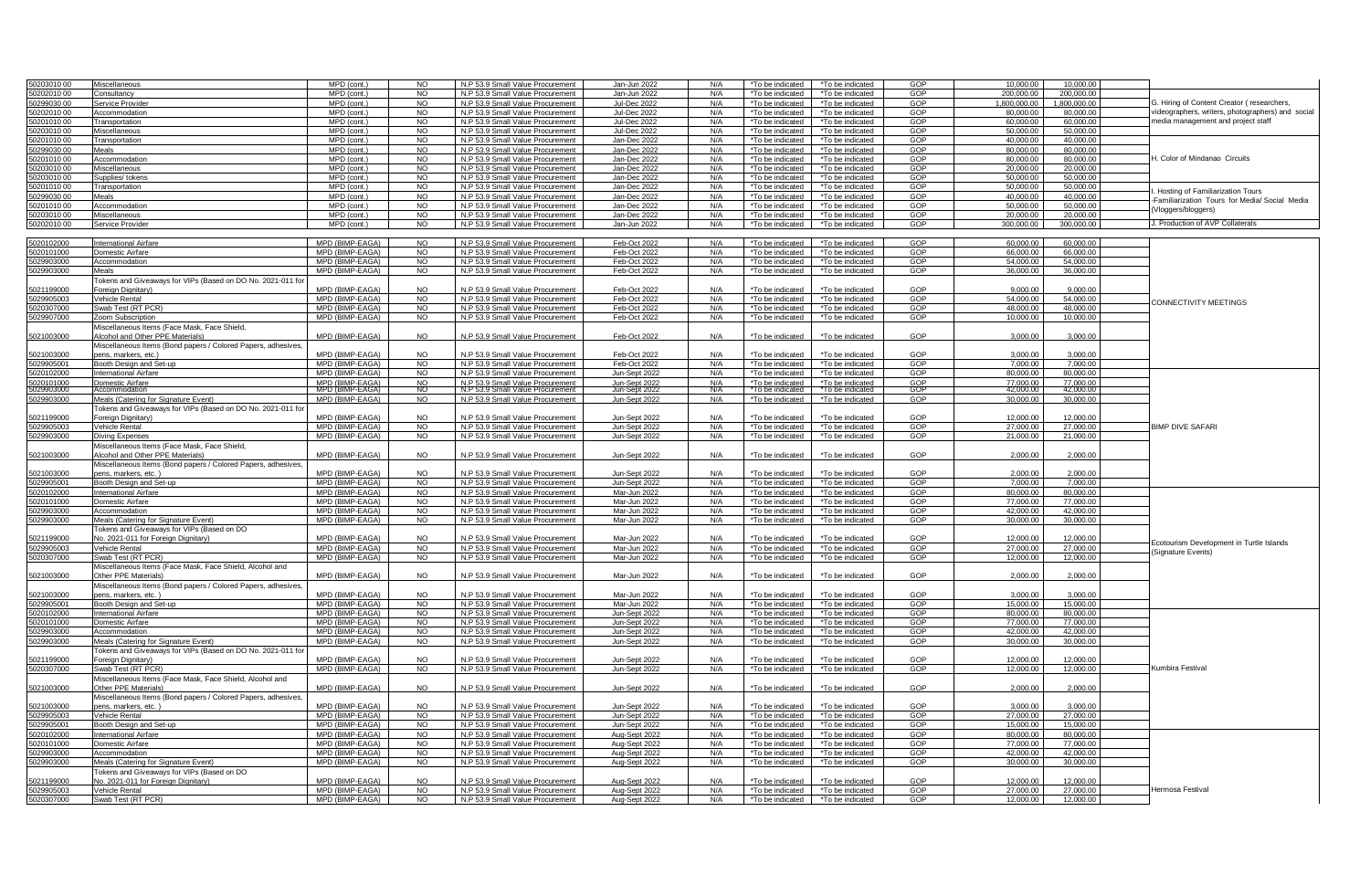|            | Miscellaneous Items (Face Mask, Face Shield,                  |                                               |                             |                                                                      |                                |            |                                      |                                      |            |                          |                          |                                              |
|------------|---------------------------------------------------------------|-----------------------------------------------|-----------------------------|----------------------------------------------------------------------|--------------------------------|------------|--------------------------------------|--------------------------------------|------------|--------------------------|--------------------------|----------------------------------------------|
| 5021003000 | Alcohol and Other PPE Materials)                              | MPD (BIMP-EAGA)                               | NO.                         | N.P 53.9 Small Value Procurement                                     | Aug-Sept 2022                  | N/A        | *To be indicated                     | *To be indicated                     | GOP        | 2.000.00                 | 2.000.00                 |                                              |
|            | Miscellaneous Items (Bond papers / Colored Papers, adhesives, |                                               |                             |                                                                      |                                |            |                                      |                                      |            |                          |                          |                                              |
| 5021003000 | ens. markers. etc.)                                           | MPD (BIMP-FAGA)                               | NO                          | N.P 53.9 Small Value Procurement                                     | Aug-Sept 2022                  | N/A        | *To be indicated                     | *To be indicated                     | GOP        | 3.000.00                 | 3,000,00                 |                                              |
| 5029905001 | Booth Design and Set-up                                       | MPD (BIMP-EAGA)                               | <b>NO</b>                   | N.P 53.9 Small Value Procurement                                     | Aug-Sept 2022                  | N/A        | *To be indicated                     | *To be indicated                     | GOP        | 15,000.00                | 15,000.00                |                                              |
| 5020102000 | International Airfare                                         | MPD (BIMP-EAGA)                               | <b>NO</b>                   | N.P 53.9 Small Value Procurement                                     | Jun-Sept 2022                  | N/A        | *To be indicated                     | *To be indicated                     | GOP        | 80,000.00                | 80,000.00                |                                              |
|            |                                                               | MPD (BIMP-EAGA)                               |                             |                                                                      |                                |            |                                      |                                      |            |                          |                          |                                              |
| 5020101000 | Domestic Airfare                                              |                                               | NO                          | N.P 53.9 Small Value Procurement                                     | Jun-Sept 2022                  | N/A        | *To be indicated                     | *To be indicated                     | GOP        | 77,000.00                | 77,000.00                |                                              |
| 5029903000 | Accommodation                                                 | MPD (BIMP-EAGA)                               | NO                          | N.P 53.9 Small Value Procurement                                     | Jun-Sept 2022                  | N/A        | *To be indicated                     | *To be indicated                     | GOP        | 42.000.00                | 42.000.00                |                                              |
| 5029903000 | Meals (Catering for Signature Event)                          | MPD (BIMP-EAGA)                               | <b>NO</b>                   | N.P 53.9 Small Value Procurement                                     | Jun-Sept 2022                  | N/A        | *To be indicated                     | *To be indicated                     | GOP        | 30,000.00                | 30,000.00                |                                              |
|            | okens and Giveaways for VIPs (Based on DO No. 2021-011 fo     |                                               |                             |                                                                      |                                |            |                                      |                                      |            |                          |                          |                                              |
| 5021199000 | oreign Dignitary)                                             | MPD (BIMP-EAGA)                               | NO.                         | N.P 53.9 Small Value Procurement                                     | Jun-Sept 2022                  | N/A        | *To be indicated                     | *To be indicated                     | GOP        | 12.000.00                | 12,000.00                |                                              |
| 5029905003 | Vehicle Rental                                                | MPD (BIMP-EAGA)                               | NO                          | N.P 53.9 Small Value Procurement                                     | Jun-Sept 2022                  | N/A        | *To be indicated                     | *To be indicated                     | GOP        | 27,000.00                | 27,000.00                | Dragon Boat Festival                         |
| 5020307000 | Swab Test (RT PCR)                                            | MPD (BIMP-EAGA)                               | <b>NO</b>                   | N.P 53.9 Small Value Procurement                                     | Jun-Sept 2022                  | N/A        | *To be indicated                     | *To be indicated                     | GOP        | 12,000.00                | 12,000,00                |                                              |
|            | Miscellaneous Items (Face Mask, Face Shield, Alcohol and      |                                               |                             |                                                                      |                                |            |                                      |                                      |            |                          |                          |                                              |
|            | Other PPE Materials)                                          | MPD (BIMP-EAGA)                               | <b>NO</b>                   |                                                                      |                                |            |                                      |                                      | GOP        |                          |                          |                                              |
| 5021003000 |                                                               |                                               |                             | N.P 53.9 Small Value Procurement                                     | Jun-Sept 2022                  | N/A        | *To be indicated                     | *To be indicated                     |            | 2,000.00                 | 2,000.00                 |                                              |
|            | Miscellaneous Items (Bond papers / Colored Papers, adhesives  |                                               |                             |                                                                      |                                |            |                                      |                                      |            |                          |                          |                                              |
| 5021003000 | ens. markers. etc.)                                           | MPD (BIMP-EAGA)                               | <b>NO</b>                   | N.P 53.9 Small Value Procurement                                     | Jun-Sept 2022                  | N/A        | *To be indicated                     | *To be indicated                     | GOP        | 3.000.00                 | 3.000.00                 |                                              |
| 5029905001 | Booth Design and Set-up                                       | MPD (BIMP-EAGA)                               | <b>NO</b>                   | N.P 53.9 Small Value Procurement                                     | Jun-Sept 2022                  | N/A        | *To be indicated                     | *To be indicated                     | GOP        | 15,000.00                | 15,000.00                |                                              |
| 5020102000 | nternational Airfare                                          | MPD (BIMP-EAGA)                               | <b>NO</b>                   | N.P 53.9 Small Value Procurement                                     | Feb-Jun 2022                   | N/A        | *To be indicated                     | *To be indicated                     | GOP        | 80,000.00                | 80,000.00                |                                              |
| 5020101000 | Domestic Airfare                                              | MPD (BIMP-EAGA)                               | <b>NO</b>                   | N.P 53.9 Small Value Procurement                                     | Feb-Jun 2022                   | N/A        | *To be indicated                     | *To be indicated                     | GOP        | 77,000.00                | 77,000.00                |                                              |
| 5029903000 | Accommodation                                                 | MPD (BIMP-EAGA)                               | <b>NO</b>                   | N.P 53.9 Small Value Procurement                                     | Feb-Jun 2022                   | N/A        | *To be indicated                     | *To be indicated                     | GOP        | 42,000.00                | 42.000.00                |                                              |
| 5029903000 | Meals                                                         | MPD (BIMP-EAGA)                               | <b>NO</b>                   | N.P 53.9 Small Value Procurement                                     | Feb-Jun 2022                   | N/A        | *To be indicated                     | *To be indicated                     | GOP        | 30,000.00                | 30,000.00                |                                              |
|            |                                                               |                                               |                             |                                                                      |                                |            |                                      |                                      |            |                          |                          |                                              |
|            | okens and Giveaways for VIPs (Based on DO                     | MPD (BIMP-EAGA)                               |                             |                                                                      |                                | N/A        |                                      |                                      | GOP        |                          |                          |                                              |
| 5021199000 | lo. 2021-011 for Foreign Dignitary)                           |                                               | NO.                         | N.P 53.9 Small Value Procurement                                     | Feb-Jun 2022                   |            | *To be indicated                     | *To be indicated                     |            | 12,000.00                | 12.000.00                |                                              |
| 5029905003 | ehicle Rental                                                 | MPD (BIMP-EAGA)                               | NO                          | N.P 53.9 Small Value Procurement                                     | Feb-Jun 2022                   | N/A        | *To be indicated                     | *To be indicated                     | <b>GOP</b> | 27,000.00                | 27,000.00                | <b>BIMP Mountain Touring</b>                 |
| 5020307000 | Swab Test (RT PCR)                                            | MPD (BIMP-EAGA)                               | <b>NO</b>                   | N.P 53.9 Small Value Procurement                                     | Feb-Jun 2022                   | N/A        | *To be indicated                     | *To be indicated                     | GOP        | 12,000.00                | 12,000.00                |                                              |
|            | Miscellaneous Items (Face Mask, Face Shield, Alcohol and      |                                               |                             |                                                                      |                                |            |                                      |                                      |            |                          |                          |                                              |
| 5021003000 | Other PPF Materials)                                          | MPD (BIMP-EAGA)                               | NO.                         | N.P 53.9 Small Value Procurement                                     | Feb-Jun 2022                   | N/A        | *To be indicated                     | *To he indicated                     | GOP        | 2.000.00                 | 2.000.00                 |                                              |
|            | Miscellaneous Items (Bond papers / Colored Papers, adhesives  |                                               |                             |                                                                      |                                |            |                                      |                                      |            |                          |                          |                                              |
| 5021003000 | ens, markers, etc.)                                           | MPD (BIMP-EAGA)                               | <b>NO</b>                   | N.P 53.9 Small Value Procurement                                     | Feb-Jun 2022                   | N/A        | *To be indicated                     | *To be indicated                     | GOP        | 3,000.00                 | 3.000.00                 |                                              |
|            |                                                               | MPD (BIMP-EAGA)                               |                             |                                                                      |                                |            |                                      |                                      |            |                          |                          |                                              |
| 5029905001 | Booth Design and Set-up                                       | MPD (BIMP-EAGA)                               | <b>NO</b>                   | N.P 53.9 Small Value Procurement                                     | Feb-Jun 2022                   | N/A        | *To be indicated                     | *To be indicated                     | GOP        | 15,000.00                | 15,000.00                |                                              |
| 5020102000 | nternational Airfare                                          |                                               | <b>NO</b>                   | N.P 53.9 Small Value Procurement                                     | Jun-Sept 2022                  | N/A        | *To be indicated                     | *To be indicated                     | GOP        |                          |                          |                                              |
| 5020101000 | Domestic Airfare                                              | MPD (BIMP-FAGA)                               | <b>NO</b>                   | N.P 53.9 Small Value Procurement                                     | Jun-Sept 2022                  | N/A        | *To be indicated                     | *To be indicated                     | GOP        | 88,000.00                | 88,000,00                |                                              |
| 5029903000 | Accommodation                                                 | MPD (BIMP-EAGA)                               | <b>NO</b>                   | N.P 53.9 Small Value Procurement                                     | Jun-Sept 2022                  | N/A        | *To be indicated                     | *To be indicated                     | GOP        | 35,200.00                | 35,200.00                |                                              |
| 5029903000 | Meals                                                         | MPD (BIMP-EAGA)                               | <b>NO</b>                   | N.P 53.9 Small Value Procurement                                     | Jun-Sept 2022                  | N/A        | *To be indicated                     | *To be indicated                     | GOP        | 32.000.00                | 32,000.00                |                                              |
| 5029903000 | Meal hosting                                                  | MPD (BIMP-EAGA)                               | <b>NO</b>                   | N.P 53.9 Small Value Procurement                                     | Jun-Sept 2022                  | N/A        | *To be indicated                     | *To be indicated                     | GOP        | 35,000.00                | 35,000.00                |                                              |
|            | Tokens and Giveaways for VIPs (Based on DO                    |                                               |                             |                                                                      |                                |            |                                      |                                      |            |                          |                          |                                              |
|            | No. 2021-011 for Supervisory and Lower Middle Management      |                                               |                             |                                                                      |                                |            |                                      |                                      |            |                          |                          |                                              |
| 5021199000 | Rank)                                                         | MPD (BIMP-EAGA)                               | NO.                         | N.P 53.9 Small Value Procurement                                     |                                | N/A        | *To be indicated                     | *To be indicated                     | GOP        | 35,000.00                | 35,000.00                |                                              |
|            |                                                               | MPD (BIMP-FAGA)                               |                             |                                                                      | Jun-Sept 2022                  |            |                                      |                                      |            |                          |                          | Assistance and Development of BIMP-          |
| 5021199000 | Photo and Video Documentation                                 |                                               | NO.                         | N.P 53.9 Small Value Procurement                                     | Jun-Sept 2022                  | N/A        | *To be indicated                     | *To be indicated                     | GOP        | 45,000.00                | 45.000.00                | <b>EAGA CBET Sites</b>                       |
| 5021103000 | Consultancy Services                                          | MPD (BIMP-EAGA)                               | NO                          | N.P 53.9 Small Value Procurement                                     | Jun-Sept 2022                  | N/A        | *To be indicated                     | *To be indicated                     | GOP        | 30.000.00                | 30.000.00                |                                              |
| 5020307000 | Swab Test (RT PCR)                                            | MPD (BIMP-EAGA)                               | <b>NO</b>                   | N.P 53.9 Small Value Procurement                                     | Jun-Sept 2022                  | N/A        | *To be indicated                     | *To be indicated                     | GOP        | 32,000.00                | 32,000.00                |                                              |
|            | Miscellaneous Items (Face Mask, Face Shield,                  |                                               |                             |                                                                      |                                |            |                                      |                                      |            |                          |                          |                                              |
| 5021003000 | <b>Icohol and Other PPE Materials</b>                         | MPD (BIMP-EAGA)                               | NO.                         | N.P 53.9 Small Value Procurement                                     | Jun-Sept 2022                  | N/A        | *To be indicated                     | *To be indicated                     | GOP        | 3.000.00                 | 3.000.00                 |                                              |
|            | Miscellaneous Items (Bond papers / Colored Papers, adhesives  |                                               |                             |                                                                      |                                |            |                                      |                                      |            |                          |                          |                                              |
| 5021003000 | ens. markers. etc.)                                           | MPD (BIMP-EAGA)                               |                             | N.P 53.9 Small Value Procurement                                     | Jun-Sept 2022                  | N/A        |                                      | *To be indicated                     | GOP        |                          |                          |                                              |
| 5029905003 |                                                               |                                               |                             |                                                                      |                                |            |                                      |                                      |            |                          |                          |                                              |
|            |                                                               |                                               | <b>NO</b>                   |                                                                      |                                |            | *To be indicated                     |                                      |            | 1,800.00                 | 1,800.00                 |                                              |
|            | Vehicle Rental                                                | MPD (BIMP-EAGA)                               | <b>NO</b>                   | N.P 53.9 Small Value Procurement                                     | Jun-Sept 2022                  | N/A        | *To be indicated                     | *To be indicated                     | GOP        | 56,000.00                | 56,000.00                |                                              |
| 5029905001 | Booth Design and Set-up                                       | MPD (BIMP-EAGA)                               | <b>NO</b>                   | N P 53.9 Small Value Procurement                                     | Jun-Sept 2022                  | N/A        | *To be indicated                     | *To be indicated                     | GOP        | 7.000.00                 | 7,000,00                 |                                              |
| 5020102000 | <b>nternational Airfare</b>                                   | MPD (BIMP-EAGA)                               | <b>NO</b>                   | N.P 53.9 Small Value Procurement                                     | Apr-Aug 2022                   | N/A        | *To be indicated                     | *To be indicated                     | GOP        |                          |                          |                                              |
| 5020101000 | Oomestic Airfare                                              | MPD (BIMP-EAGA)                               | <b>NO</b>                   | N.P 53.9 Small Value Procurement                                     | Apr-Aug 2022                   | N/A        | *To be indicated                     | *To be indicated                     | GOP        | 55.000.00                | 55,000.00                |                                              |
| 5029903000 | Accommodation                                                 | MPD (BIMP-EAGA)                               | <b>NO</b>                   | N.P 53.9 Small Value Procurement                                     | Apr-Aug 2022                   | N/A        | *To be indicated                     | *To be indicated                     | GOP        | 30,000.00                | 30.000.00                |                                              |
|            | Meals                                                         | MPD (BIMP-EAGA)                               | <b>NO</b>                   |                                                                      |                                | N/A        |                                      |                                      | GOP        |                          |                          |                                              |
| 5029903000 |                                                               |                                               |                             | N.P 53.9 Small Value Procurement                                     | Apr-Aug 2022                   |            | *To be indicated                     | *To be indicated                     |            | 22,500.00                | 22,500.00                |                                              |
| 5029903000 | Meal Hosting                                                  | MPD (BIMP-EAGA)                               | <b>NO</b>                   | N.P 53.9 Small Value Procurement                                     | Apr-Aug 2022                   | N/A        | *To be indicated                     | *To be indicated                     | GOP        | 40.000.00                | 40.000.00                |                                              |
| 5021199000 | Supervisory and Lower Middle                                  | MPD (BIMP-EAGA)                               | <b>NO</b>                   | N.P 53.9 Small Value Procurement                                     | Apr-Aug 2022                   | N/A        | *To be indicated                     | *To be indicated                     | GOP        | 40.000.00                | 40.000.00                |                                              |
| 5029905003 | /ehicle Rental                                                | MPD (BIMP-EAGA)                               | NO.                         | N.P 53.9 Small Value Procurement                                     | Apr-Aug 2022                   | N/A        | *To be indicated                     | *To be indicated                     | GOP        | 27,000.00                | 27,000.00                | Tourism Promotions and Connectivity in       |
| 5020307000 | Swab Test (RT PCR)                                            | MPD (BIMP-EAGA)                               | <b>NO</b>                   | N.P 53.9 Small Value Procurement                                     | Apr-Aug 2022                   | N/A        | *To be indicated                     | *To be indicated                     | GOP        | 20,000.00                | 20,000.00                | <b>BARMM</b>                                 |
|            | Miscellaneous Items (Face Mask, Face Shield,                  |                                               |                             |                                                                      |                                |            |                                      |                                      |            |                          |                          |                                              |
| 5021003000 | Alcohol and Other PPE Materials)                              | MPD (BIMP-EAGA)                               | <b>NO</b>                   | N.P 53.9 Small Value Procurement                                     | Apr-Aug 2022                   | N/A        | *To be indicated                     | *To be indicated                     | GOP        | 3.000.00                 | 3.000.00                 |                                              |
|            | Miscellaneous Items (Bond papers, pens,                       |                                               |                             |                                                                      |                                |            |                                      |                                      |            |                          |                          |                                              |
| 5021003000 | dhesives, etc.)                                               | MPD (BIMP-EAGA)                               | <b>NO</b>                   | N.P 53.9 Small Value Procurement                                     |                                | N/A        |                                      |                                      | GOP        | 2,500.00                 | 2,500.00                 |                                              |
|            |                                                               |                                               |                             |                                                                      | Apr-Aug 2022                   |            | *To be indicated                     | *To be indicated                     |            |                          |                          |                                              |
| 5029905001 | Booth Design and Set-up                                       | MPD (BIMP-EAGA)                               | <b>NO</b>                   | N.P 53.9 Small Value Procurement                                     | Apr-Aug 2022                   | N/A        | *To be indicated                     | *To be indicated                     | GOP        | 10,000,00                | 10,000,00                |                                              |
| 5020101000 | <b>Domestic Airfare</b>                                       | MPD (BIMP-EAGA)                               | NO                          | N.P 53.9 Small Value Procurement                                     | Jun-Sept 2022                  | N/A        | *To be indicated                     | *To be indicated                     | GOP        | 44,000.00                | 44,000.00                |                                              |
| 5029903000 | Accommodation                                                 | MPD (BIMP-EAGA)                               | <b>NO</b>                   | N.P 53.9 Small Value Procurement                                     | Jun-Sept 2022                  | N/A        | *To be indicated                     | *To be indicated                     | GOP        | 55,000.00                | 55,000.00                |                                              |
| 5029903000 | Meals                                                         | MPD (BIMP-EAGA)                               | <b>NO</b>                   | N.P 53.9 Small Value Procurement                                     | Jun-Sept 2022                  | N/A        | *To be indicated                     | *To be indicated                     | GOP        | 50,000.00                | 50,000.00                |                                              |
|            | Tokens and Giveaways for VIPs (Based on DO                    |                                               |                             |                                                                      |                                |            |                                      |                                      |            |                          |                          | Tourism Promotion Assistance for<br>Mindanao |
|            | No. 2021-011 for Supervisory and Lower Middle Management      |                                               |                             |                                                                      |                                |            |                                      |                                      |            |                          |                          |                                              |
| 5021199000 | Rank)                                                         | MPD (BIMP-EAGA)                               | <b>NO</b>                   | N.P 53.9 Small Value Procurement                                     | Jun-Sept 2022                  | N/A        | *To be indicated                     | *To be indicated                     | GOP        | 25.000.00                | 25,000,00                |                                              |
| 5029905003 | Vehicle Rental                                                | MPD (BIMP-EAGA)                               | <b>NO</b>                   | N.P 53.9 Small Value Procurement                                     | Jun-Sept 2022                  | N/A        | *To be indicated                     | *To be indicated                     | GOP        | 26,000.00                | 26,000.00                |                                              |
|            |                                                               |                                               |                             |                                                                      |                                |            |                                      |                                      |            |                          |                          |                                              |
|            |                                                               |                                               |                             | N.P 53.9 Small Value Procurement                                     |                                | N/A        | *To be indicated                     | *To be indicated                     |            |                          |                          |                                              |
| 502001000  | Meals and venue                                               | Industry Training                             | <b>NO</b>                   |                                                                      | Mar. Jul. Sept. Nov 2022       |            |                                      |                                      | GOP        | 170,000.00               | 170,000,00               |                                              |
|            | Transportation                                                | Industry Training                             | NO.                         | N.P 53.9 Small Value Procurement                                     | Mar, Jul, Sept, Nov 2022       | N/A        | *To be indicated                     | *To be indicated                     | GOP        | 28.000.00                | 28.000.00                |                                              |
|            | Supplies and Materials (Notebook, Ballpens, Markers, ID Tags, |                                               |                             |                                                                      |                                |            |                                      |                                      |            |                          |                          |                                              |
|            | ertificates, Sanitation Kit, Etc.)                            | Industry Training                             | NO.                         | N.P 53.9 Small Value Procurement                                     | Mar, Jul, Sept, Nov 2022       | N/A        | *To be indicated                     | *To be indicated                     | GOP        | 100,000.00               | 100,000.00               | Conduct/implement the following              |
|            | Honorarium of Speaker/s                                       | Industry Training                             | NQ                          | N.P 53.9 Small Value Procurement                                     | Mar. Jul. Sept. Nov 2022       | N/A        | *To be indicated                     | *To be indicated                     | GOP        | 38,400.00                | 38,400.00                | trainings/seminars/activities                |
|            | leals of Speakers and Facilitators                            | <b>Industry Training</b>                      | <b>NO</b>                   | N.P 53.9 Small Value Procurement                                     | Mar, Jul, Sept, Nov 2022       | N/A        | *To be indicated                     | *To be indicated                     | GOP        | 8,000.00                 | 8,000.00                 |                                              |
|            | Tokens for speakers                                           | <b>Industry Training</b>                      | <b>NO</b>                   | N.P 53.9 Small Value Procurement                                     | Mar, Jul, Sept, Nov 2022       | N/A        | *To be indicated                     | *To be indicated                     | GOP        | 4,800.00                 | 4.800.00                 |                                              |
|            |                                                               |                                               |                             |                                                                      |                                |            |                                      |                                      |            |                          |                          |                                              |
|            | Miscellaneous                                                 | Industry Training                             | <b>NO</b>                   | N.P 53.9 Small Value Procurement                                     | Mar, Jul, Sept, Nov 2022       | N/A        | *To be indicated                     | 'To be indicated                     | GOP        | 22,800.00                | 22,800.00                |                                              |
| 502001000  | Meals and venue<br>honorarium for speakers                    | Industry Training<br><b>Industry Training</b> | N <sub>O</sub><br><b>NO</b> | N.P 53.9 Small Value Procurement<br>N.P 53.9 Small Value Procurement | Apr. Oct 2022<br>Apr, Oct 2022 | N/A<br>N/A | *To be indicated<br>*To be indicated | *To be indicated<br>*To be indicated | GOP<br>GOP | 300,000,00<br>230,400.00 | 300.000.00<br>230,400,00 |                                              |